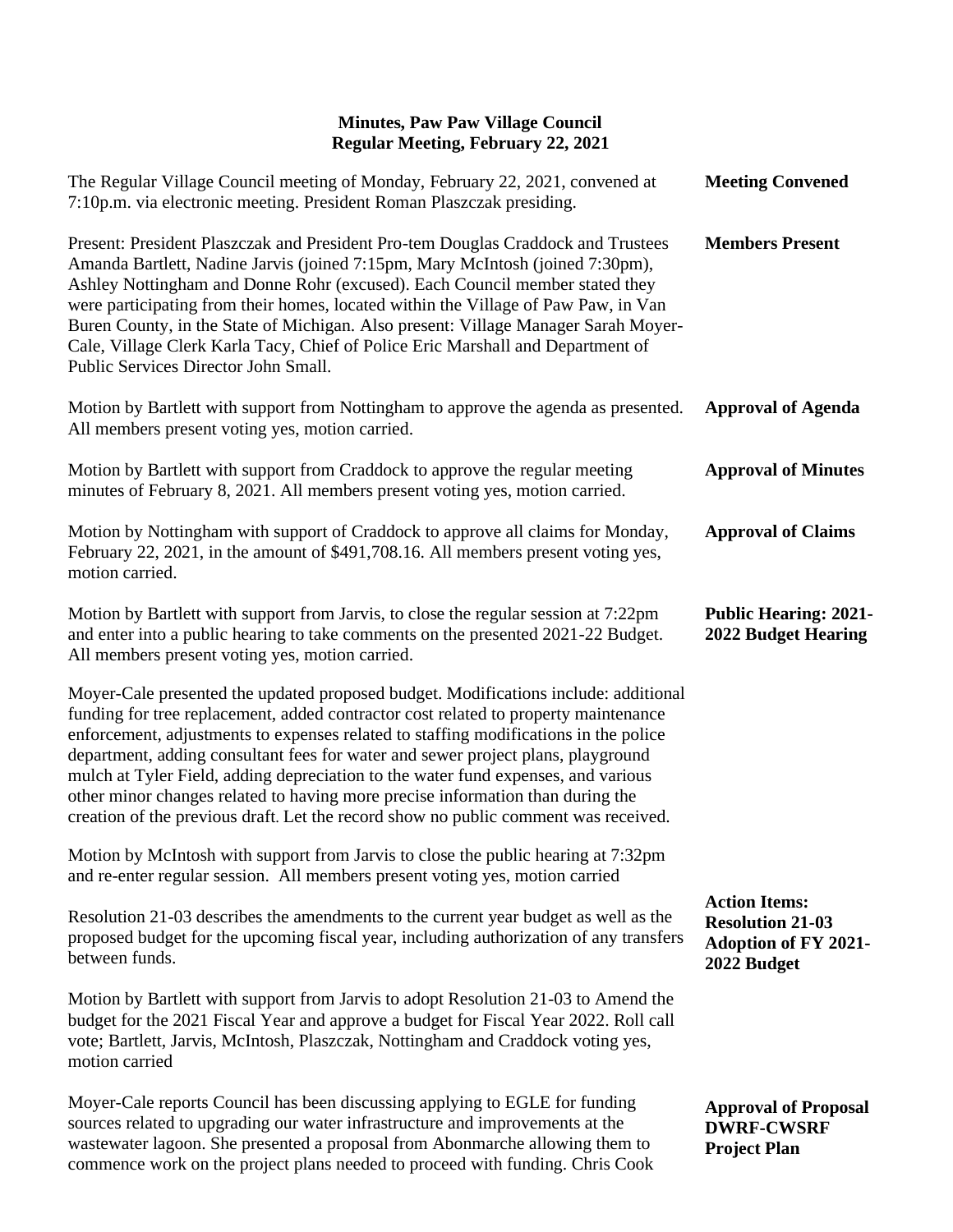| from Abonmarche was on hand to explain the application process and answer                                                                                                                                                                                                                                                                                                                              |                                                                            |
|--------------------------------------------------------------------------------------------------------------------------------------------------------------------------------------------------------------------------------------------------------------------------------------------------------------------------------------------------------------------------------------------------------|----------------------------------------------------------------------------|
| questions.                                                                                                                                                                                                                                                                                                                                                                                             |                                                                            |
| Motion by Jarvis with support from Bartlett to accept the proposal from Abonmarche<br>for development of project plans for the DWRF and CWSRF projects for an amount<br>not to exceed \$30,000. Roll call vote; Bartlett, Jarvis, McIntosh, Plaszczak,<br>Nottingham and Craddock voting yes, motion carried                                                                                           |                                                                            |
| The Village has contracted out its electrical line work to Midwest Energy and<br>Communications (MEC) since October 2020. Moyer-Cale presented to Council an<br>agreement that would continue this relationship with MEC for a 10-year period with<br>5-year renewal options thereafter. Per Council's direction at the previous meeting the<br>"Assignment" clause of the agreement has been updated. | <b>Approval of MEC</b><br><b>Agreement</b>                                 |
| Motion by Craddock with support from Nottingham to approve the Operations and<br>Maintenance Services Agreement with Midwest Energy and Communications as<br>presented. Roll call vote; Craddock, Nottingham, Plaszczak, Jarvis, Bartlett voting<br>yes, motion carried.                                                                                                                               |                                                                            |
| Motion to approve Resolution 21-04 the MDOT Trunkline Maintenance Contract has<br>been tabled until the 3/8 meeting.                                                                                                                                                                                                                                                                                   | <b>Resolution 21-04</b><br><b>Trunkline Contract</b>                       |
| Motion by Jarvis with support from Craddock to approve the terms of the Tentative<br>Agreement with POAM and to authorize the village manager to execute the collective<br>bargaining agreement when the new terms are incorporated in the final document.<br>Roll call vote; Craddock, Nottingham, Plaszczak, Jarvis, Bartlett voting yes, motion<br>carried.                                         | <b>Approval of Tentative</b><br><b>Agreement</b>                           |
| Moyer-Cale updated the Council on the phasing plan for streetscape construction and<br>some ideas for business promotions that the DDA is working on. Moyer-Cale put<br>together a draft informational brochure describing the construction process and some<br>FAQs. Once "finalized", this will be put on the Village's website and distributed                                                      | <b>Non-Action Items:</b><br><b>Streetscape Updates</b><br>and Phasing Plan |
| through the DDA.                                                                                                                                                                                                                                                                                                                                                                                       | <b>Committee Meetings</b><br>and Reports                                   |
| No Report.                                                                                                                                                                                                                                                                                                                                                                                             | <b>Finance and Admin</b>                                                   |
| No Report.                                                                                                                                                                                                                                                                                                                                                                                             | <b>Public Services</b>                                                     |
| No Report.                                                                                                                                                                                                                                                                                                                                                                                             | <b>Parks and Rec</b>                                                       |
| Plaszczak reported the DDA Board approved the new 2021-22 budget and discussed<br>possible promotions during the upcoming streetscape projects. Plaszczak noted that<br>Sid Shank retired from the board.                                                                                                                                                                                              | <b>DDA</b>                                                                 |
| No Report.                                                                                                                                                                                                                                                                                                                                                                                             | <b>Economic Develop</b>                                                    |
| No Report                                                                                                                                                                                                                                                                                                                                                                                              | <b>Farmers Market</b>                                                      |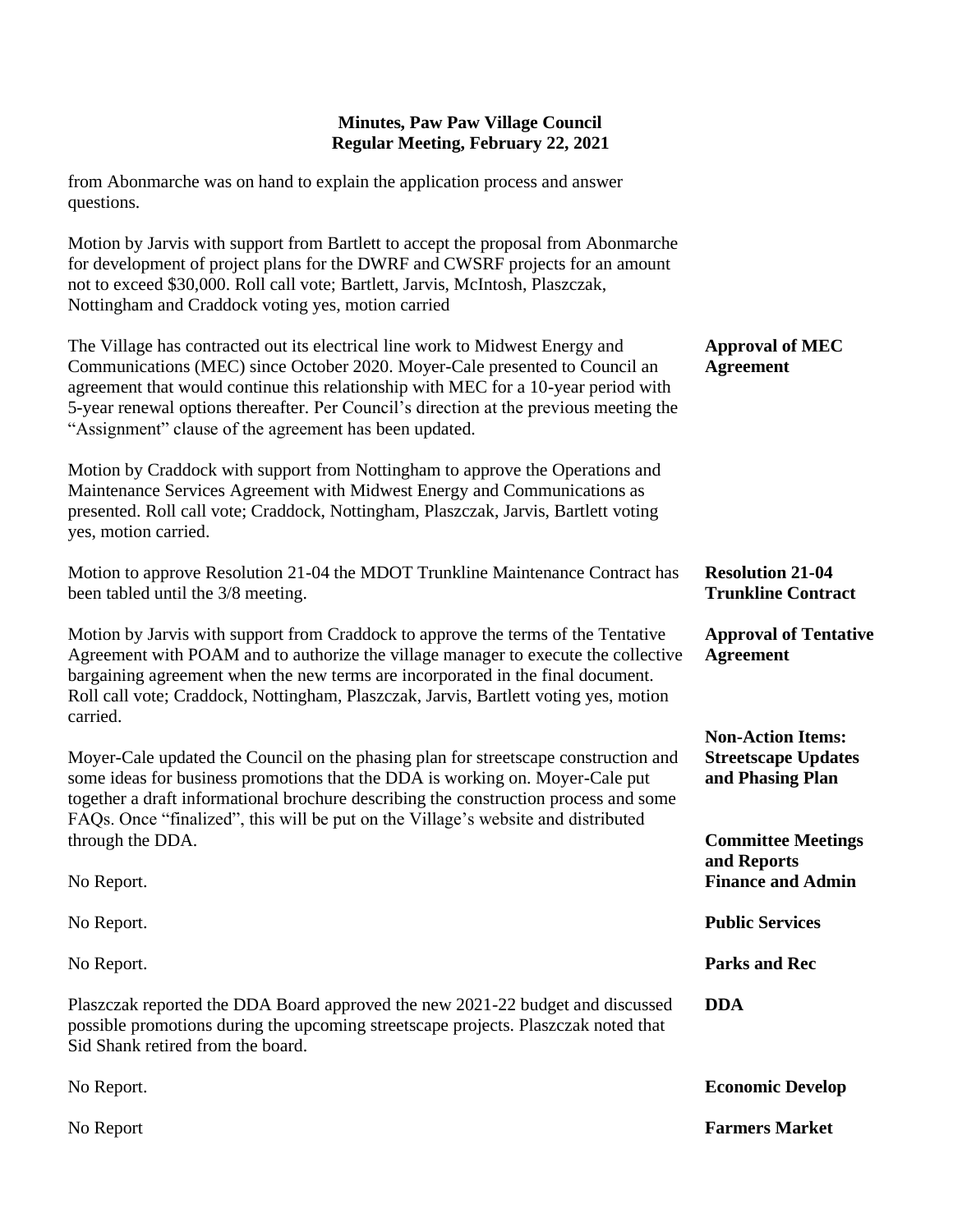| No Report.                                                                                                                                                                                                                                                                                                                                                                                                                                                                                                                     | <b>Fire Board</b>                                            |
|--------------------------------------------------------------------------------------------------------------------------------------------------------------------------------------------------------------------------------------------------------------------------------------------------------------------------------------------------------------------------------------------------------------------------------------------------------------------------------------------------------------------------------|--------------------------------------------------------------|
| No Report.                                                                                                                                                                                                                                                                                                                                                                                                                                                                                                                     | <b>Historical Committee</b>                                  |
| No Report.                                                                                                                                                                                                                                                                                                                                                                                                                                                                                                                     | <b>Housing Commission</b>                                    |
| No Report.                                                                                                                                                                                                                                                                                                                                                                                                                                                                                                                     | <b>Maple Lake</b><br><b>Preservation</b>                     |
| No Report.                                                                                                                                                                                                                                                                                                                                                                                                                                                                                                                     | <b>Planning Commission</b>                                   |
| No Report                                                                                                                                                                                                                                                                                                                                                                                                                                                                                                                      | <b>Wellhead Protection</b>                                   |
| Craddock noted the next Wine and Harvest Board meeting will be March 10 <sup>th</sup> , instead<br>of the $3rd$ .                                                                                                                                                                                                                                                                                                                                                                                                              | <b>Wine &amp; Harvest</b>                                    |
| McIntosh inquired as to whether we currently send thank you letters to<br>committee/board members when they retire. Plaszczak responded that it is done on<br>occasions but not consistently. Moyer-Cale agrees that this should be taking place and<br>will look into establishing a procedure for this.                                                                                                                                                                                                                      | <b>Council Member</b><br><b>Comments:</b><br><b>McIntosh</b> |
| Moyer-Cale reported she has drafted the job description for the new Deputy DPS<br>Director position. She inquired if Council would like her to move forward with<br>advertising the position, the consensus was yes. Moyer-Cale will email a copy of the<br>finalized job description to Council. Moyer-Cale also reported the Village has been<br>chosen as a recipient of a MSHDA grant. The amount of the award is still unknown.<br>The money will be used for assisting homeowners with property maintenance<br>projects. | <b>Manager Comments</b>                                      |
| Clerk Karla will be on vacation 2/25-3/7. Claims will not be able to be processed<br>before the 3/8 meeting. Motion by Bartlett with support from Jarvis to allow staff to<br>disburse payments between February 22, 2021 and March 22, 2021 provided that<br>Council is provided with a listing of all checks disbursed during that time and that all<br>payments follow approved procedures. All members present voting yes, motion<br>carried.                                                                              |                                                              |
| Chief Marshall reported one of the Paw Paw PD's officers was recently involved in an<br>officer involved shooting. The officer has been placed on administrative leave<br>pending investigation by the Michigan State Police as is standard protocol.                                                                                                                                                                                                                                                                          | <b>Staff Comments:</b><br><b>Marshall</b>                    |
| Motion by Craddock with support by Bartlett to adjourn the meeting. All members<br>present voting yes, motion carried. Meeting adjourned at 8:41p.m.                                                                                                                                                                                                                                                                                                                                                                           | Adjournment                                                  |